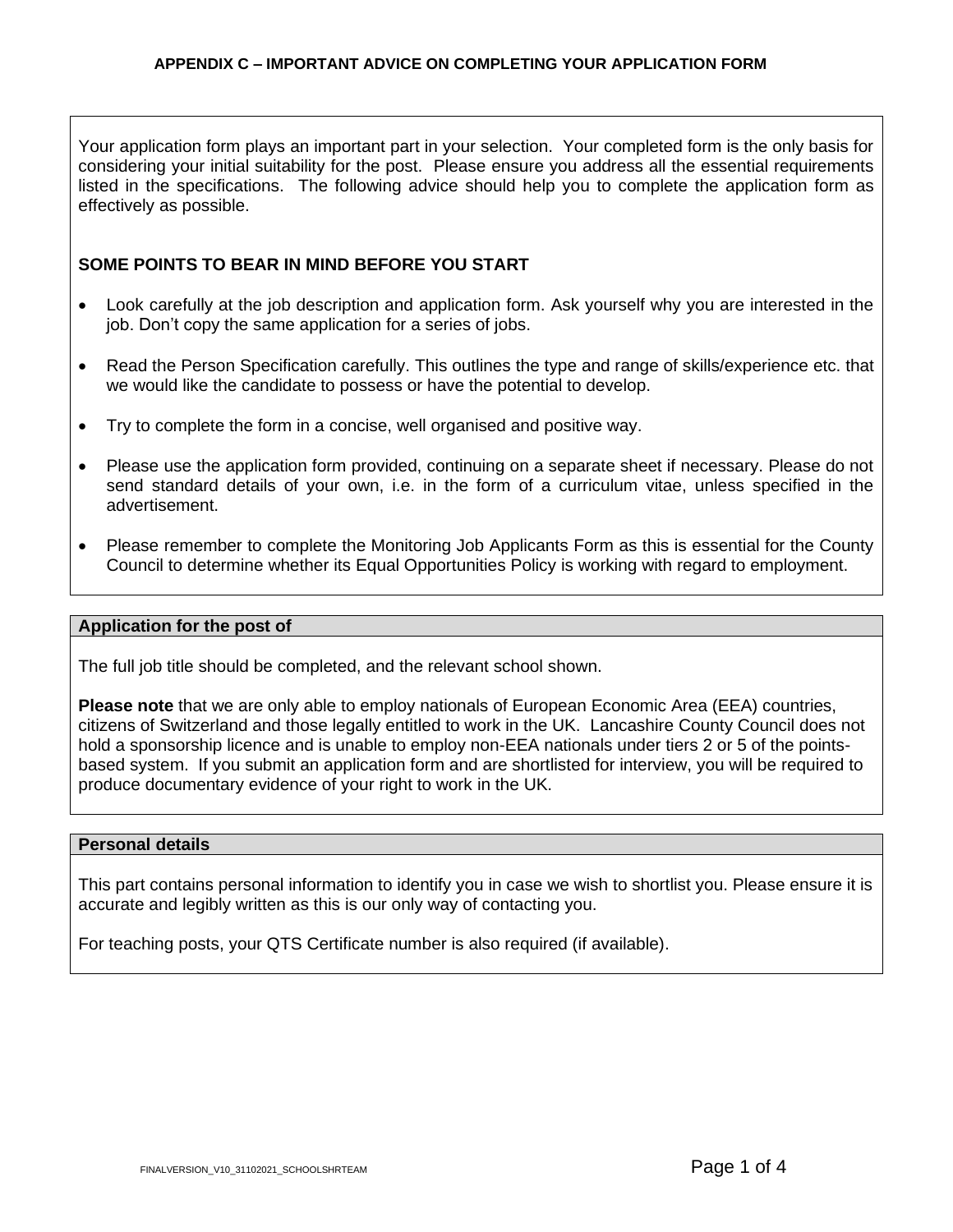## **Employment history**

### **Current/most recent post/job title**

Starting with your first post, ending with your present post, list all the employers you have worked for, provide job titles and the period you worked for them. Exact dates should be provided. This information may be used to assess whether you meet the experience requirement for the vacancy. Check that the dates are correct and in order. Please also provide an explanation for any gaps in employment.

Your present or last employer must be named as a referee (this should be the head of the establishment).

Try to give an actual salary/grade, not an approximate.

If requested, your notice period is important. If you are not presently working but have commitments that prevent you from immediately taking up the post, please give your earliest start date.

If this is your first job after leaving education, please list any part-time, casual and unpaid work, especially if there is a link to the post for which you are applying.

## **Education & Qualifications (evidence of your qualifications will be required at interview)**

Give a list of formal and informal qualifications. Information may be necessary here to assess whether you meet the required qualifications for the vacancy. Ensure that nothing important has been omitted. Please include the name of the awarding body, the grade and the date the qualification was obtained.

If you are awaiting results, give the expected grade if possible. Make clear that this result is still uncertain. For teaching posts, details of any in-service training (as a contributor or participant) are also requested.

Whilst a specific qualification may have been requested, it is recognised that a number of equivalent qualifications may have preceded or replaced the example given, and if you feel this is the case, please enter here. We will accept qualifications e.g. degrees etc, obtained from abroad if they are demonstrably equivalent to UK qualifications.

If you need more space, continue on an extra sheet. At the top of the sheet, write the post title and job reference number.

### **Training**

List any training that is relevant to this post, even if it was undertaken outside your formal employment, including dates and awarding bodies where appropriate.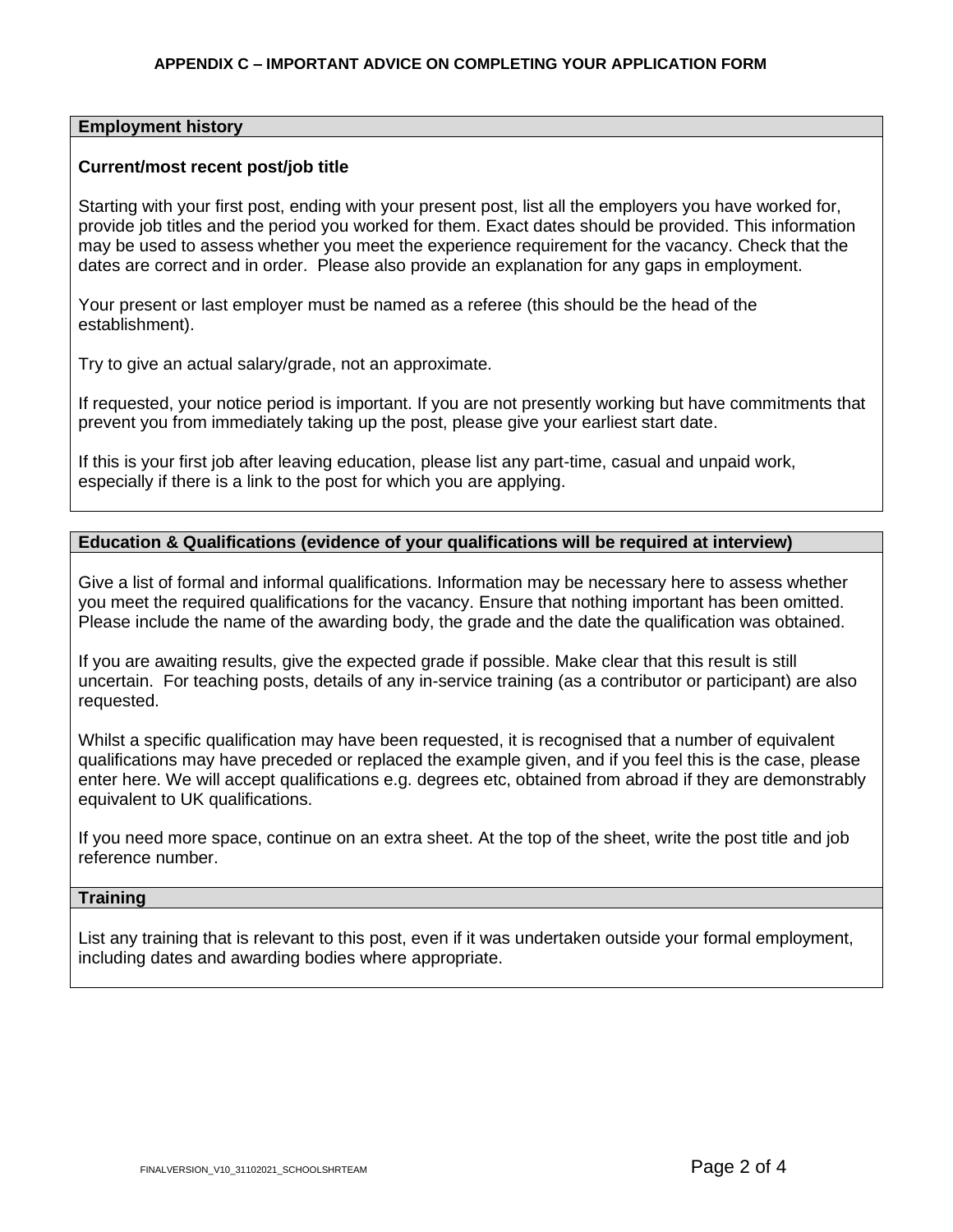## **APPENDIX C – IMPORTANT ADVICE ON COMPLETING YOUR APPLICATION FORM**

### **Experience or achievements (or 'Letter of Application' for teaching posts)**

Carefully read the information in the Person Specification and describe in some detail your relevant experience and achievements and their application to this post.

Also, identify any skills or competencies you have which are relevant to the post. These need not be skills you have developed as a direct result of previous employment; they may be something from your hobbies or interests that you can use to help you do this job.

It is important that you address each of the essential requirements in the Person Specification in completing this section. You will not be shortlisted if you are not able to provide evidence of how you meet all of the essential requirements.

If you have any other information that you feel may help us in making a decision about your suitability for this post, then also provide this within this section.

#### **Disclosure of criminal background**

All posts in schools are exempt from the provisions of the Rehabilitation of Offenders Act 1974 and as such, all will be subject to Disclosure and Barring Service (DBS) clearance. Such a check will disclose details of cautions, reprimands, final warnings, and convictions that are not 'protected.' The Authority also checks the lists of those presently barred from working with children and/or vulnerable adults.

Details of any relevant convictions, adult cautions or other matters which may affect your suitability to work with children will be sought from you if you are shortlisted for this position.

### **Disability**

We encourage applications from people with disabilities.

The Equality Act 2010 defines a disabled person as:

'A person with a physical (including sensory) or mental impairment which has a substantial and long-term adverse effect on their ability to carry out normal day-to-day activities.' Or someone that has had such a disability but is now recovered. Or someone with a severe disfigurement.

If a disability or health problem prevents you from carrying out some aspects of a post, you are not excluded from applying, as it may be possible to make a reasonable adjustment to some of the duties.

If as a result of a disability you have difficulty completing the form, please contact the School.

#### **Canvassing**

Canvassing (asking someone to apply influence to help you get an appointment) directly or indirectly will disqualify candidates. State whether you are related to, or have a close relationship with any existing employee or employer (including councillors and governors).